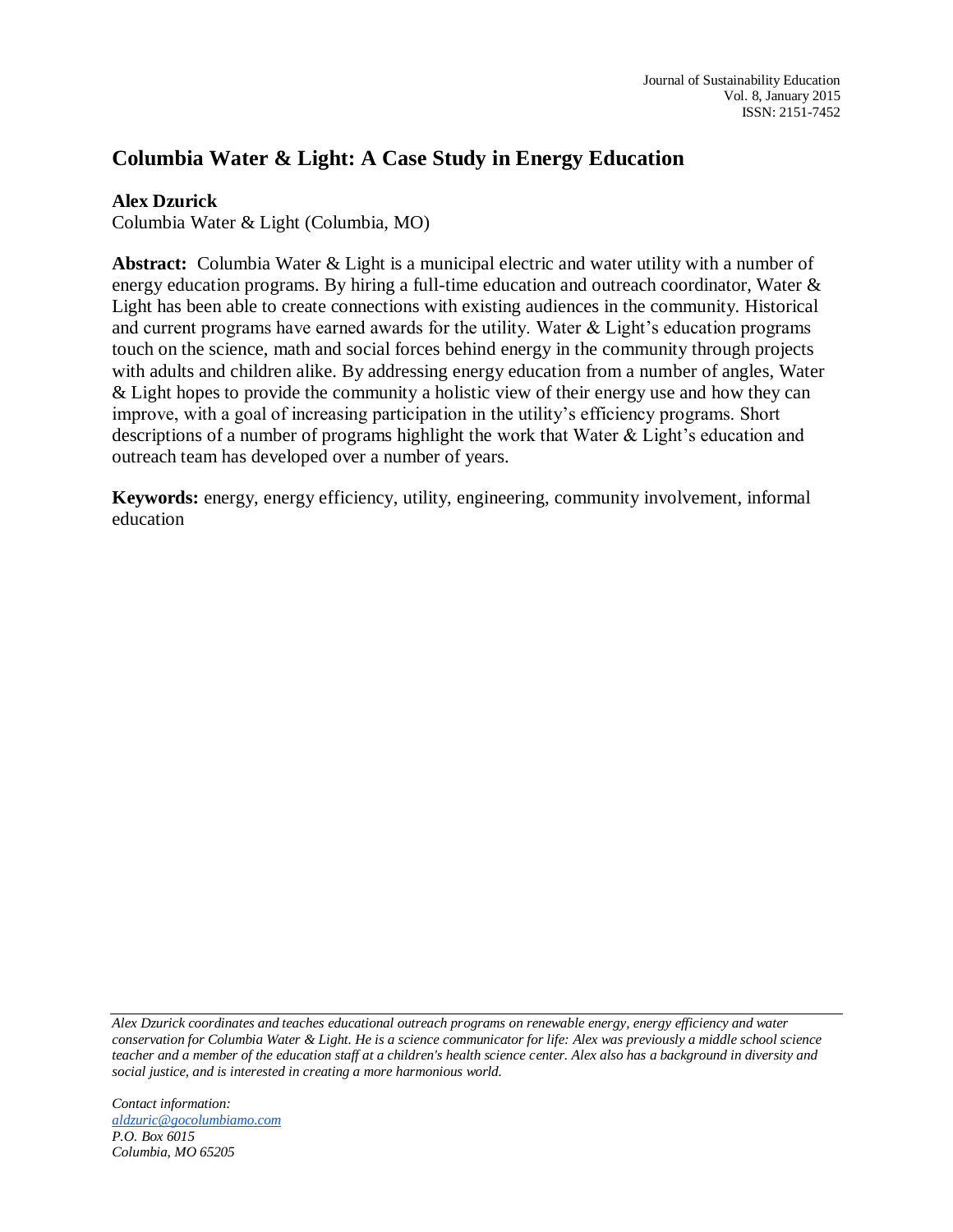### **Background & History**

Columbia Water & Light is the municipal electric and water utility in Columbia, Missouri, a city that prides itself on education. Our utility has a division of 17 full-time employees dedicated to providing energy services such as efficiency programs, renewable energy programs and energy audits. We are also responsible for education, marketing and outreach efforts surrounding energy efficiency and renewable energy. Columbia Water & Light's energy education programs target public/private schools, other youth-serving organizations and the general (adult) public.

As a municipal utility, we are part of the city government. With our local journalism-heavy climate (Columbia is host to the University of Missouri and its renowned journalism school), media coverage is key to promoting our programs and events. By conducting numerous public outreach and education activities, we hope to be able to show that our goals are to serve the whole community and give back to our customers.

In June of 2013, I was hired as Water & Light's first full-time Energy Educator. The fact that a utility of our size found it worthwhile to create such a position speaks volumes as to the community's support for education. Being able to concentrate on education and outreach efforts has led to some amazing partnerships and connections, such as with Columbia Parks and Recreation's summer camp program and the Good Shepherd Lutheran School Science Club, among others described later.

Our energy education programs go beyond the K-12 arena to reach adults as well. In 2000, the Conservation Tips video series was launched, which provides quick lessons about home energy savings through YouTube videos produced by our City Channel videographers. We have reached out to all the Rotary, Kiwanis, Cosmopolitan, Lions and Optimist clubs in the community, a number of real estate agencies, and have been invited to speak at other functions on energy topics. In Columbia, Water & Light is seen as the face of energy education, and we are proud of that impression.

Our education programs have earned us a number of awards. Conservation Tips earned a finalist slot in the 2002 Telly Awards (given to the best in creative video). The National Arbor Day Foundation has consistently recognized Water & Light's efforts to educate the community about trees and their relation to safe and reliable power delivery with the Tree Line USA award. In 2014, we were recognized by the Missouri Environmental Education Association with the Outstanding Service to an Agency, Organization or Business Award, which is given to a group that meets high standards of environmental education in their community.

What follows are brief descriptions of some of our largest and most impactful energy education programs, in the hopes that others may take inspiration from them and find our approach to energy education useful.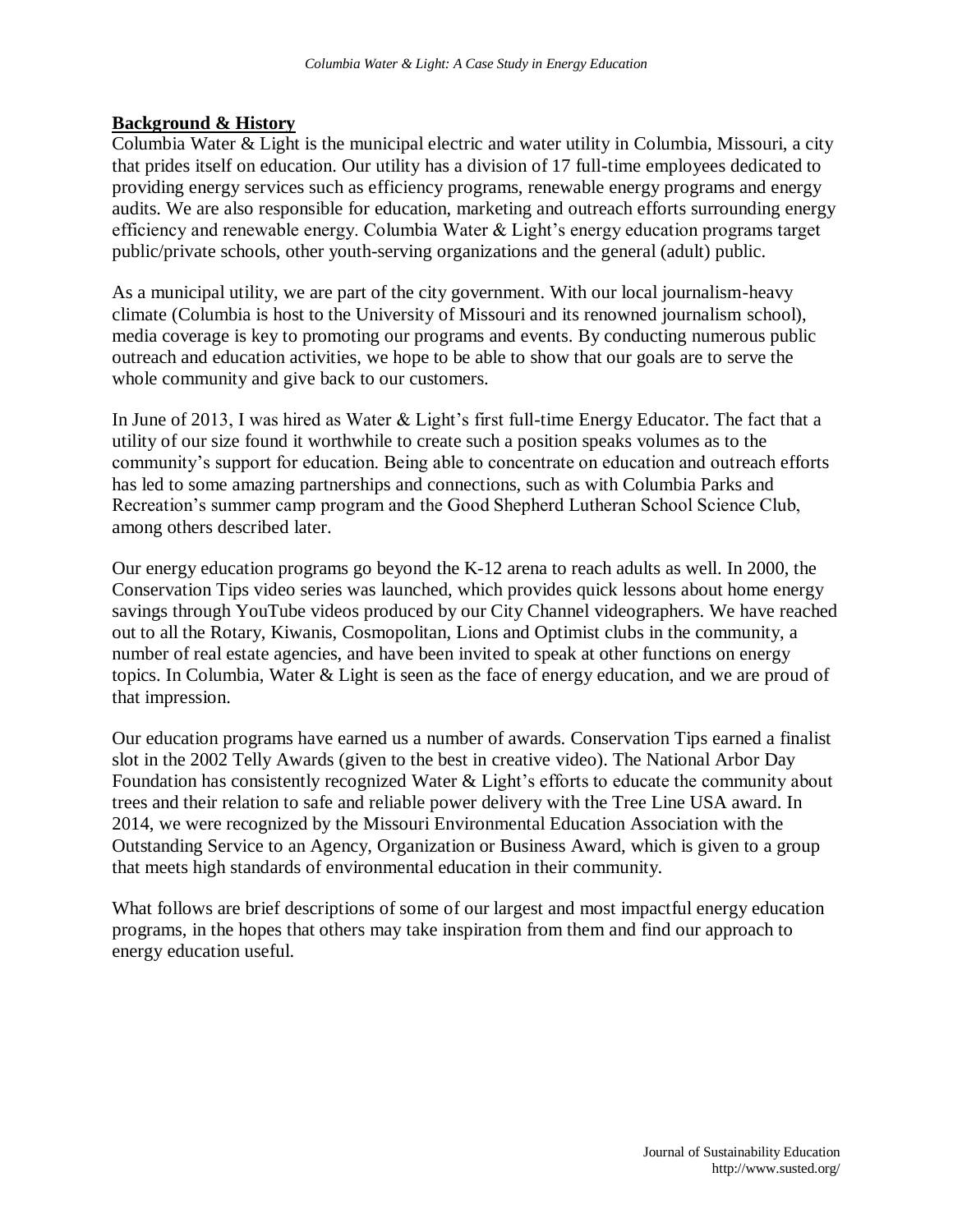# **Calendar/Marketing Contest (middle school)**

In the 1980s, we launched one of our first and most popular education efforts in the community: the annual calendar contest. Water & Light partnered with the art departments in Columbia's public and private junior high schools on the contest, which engaged students in both learning and teaching about energy/water topics. After an introductory presentation from Water & Light staff about our programs, the students began working on illustrations and catchy phrases to help promote those programs to the community.

Students often came up with very creative ways to market energy efficiency and renewable energy programs. "Think about your power every time you take a shower" accompanied a drawing of an overworked water heater in one example. Insulation was depicted as a pink knight defending a house from an invading wind. Money really did grow on a shade tree. The junior high humor coupled with unique and colorful artwork provided a great hook to encourage the community to participate in energy efficiency programs. Meanwhile, students often came away with a greater understanding of energy topics by having participated in teaching others about them.

Unfortunately for the calendar contest, CPS rearranged their curriculum and reconfigured their middle schools and junior high schools in 2013. After decades of partnership on the calendar contest, there was no longer room in the art curriculum to host the project. To scale back would have caused other issues; getting 14 quality entries each year from a voluntary contest would likely have been very difficult. In 2014, we put out a "best of" look back at clever and creative entries from the past and ended the calendar. In its place, we are currently piloting a marketing contest focused on heating and cooling efficiency; students will be submitting haikus, radio spots and/or posters.

#### **Saturday Science (middle school)**

Saturday Science is a Columbia Public Schools program in which 8th grade students take Saturday morning field trips to local STEM-related businesses and conduct hands-on projects in the relevant fields. Since the early 1990s, Columbia Water & Light has served as a destination for these students. Starting in 2014, we also began hosting another session of the Saturday Science workshop to which we invited local private and home school students, which was very successful. Considering we had already planned the project for our CPS student scientists, we found it easy to offer this session and incorportate these learners as well.

In 2014, our project focused on solar energy. We provided students the opportunity to do two things: (1) construct their own solar cells out of copper plates and electrolyte solution; and (2) explore circuit concepts of voltage and amperage through assembling solar cells to power various small devices. By constructing a solar cell, students were able to identify the important aspects of solar energy generation: creating a potential difference and providing a means for electrons to transfer between the plates. While solar technology is much more complex than that, the basic physics of creating solar energy was demonstrated for students, which we found to be powerful and de-mystifying. After all, as solar energy grows in demand, these students will be creating the future photovoltaic cells to power our energy needs.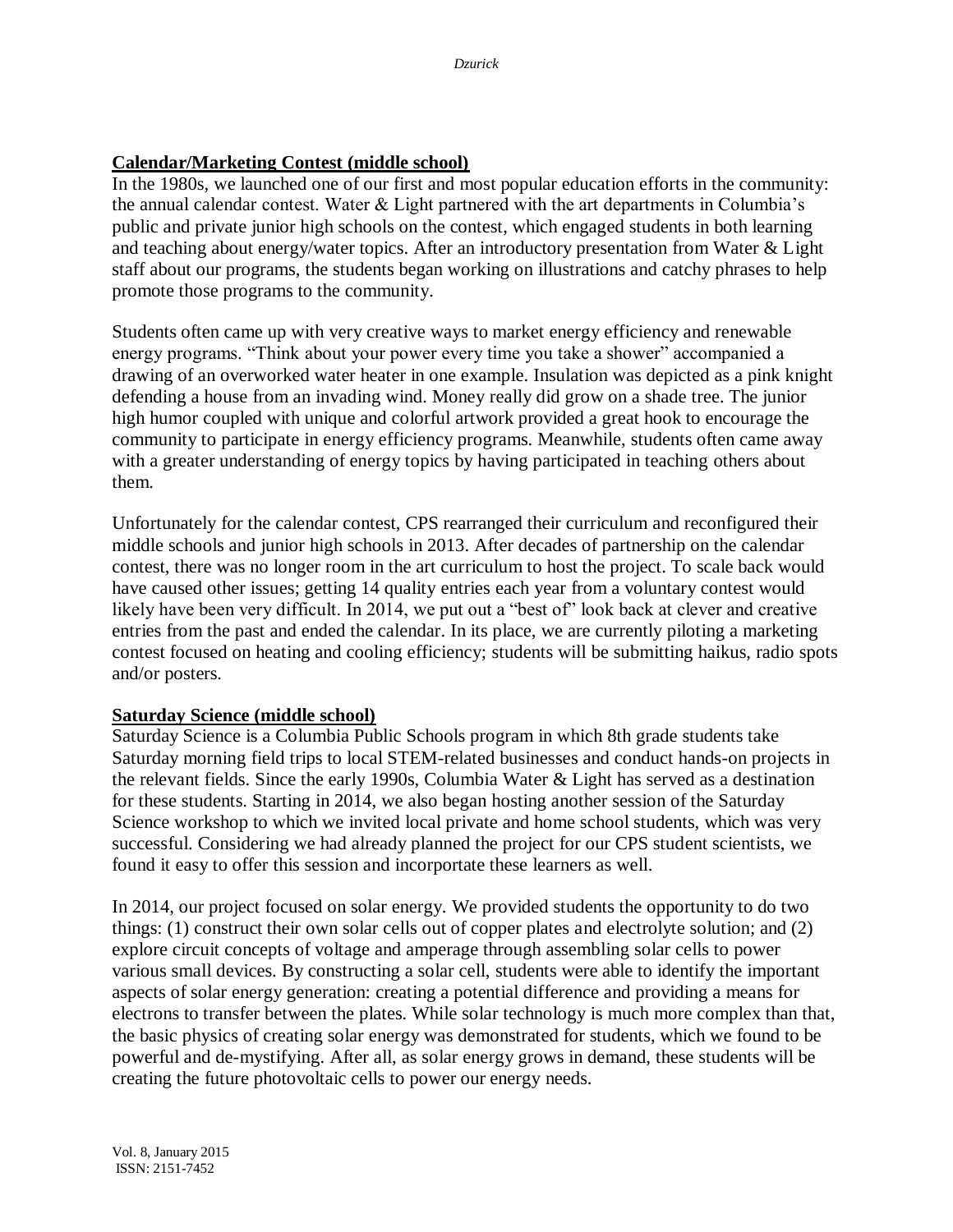### **Bottle Battle (high school)**

Recently, we partnered with Battle High School (one of three local public high schools) to create a project we call Bottle Battle, in honor of its origin. In the Bottle Battle project, students are tasked with insulating a plastic water bottle (a mock water heater) to slow down the transfer of heat from the water to the environment and to achieve the highest energy savings for the lowest cost. In addition, students need to keep the water hot in order to stop the growth of a waterborne "zombie virus" that is fictionally ravaging their community. We piloted Bottle Battle in 2013 to great success with one Physics teacher, and in 2014 expanded to all five Physics teachers in the high school.



Photo 1: Student bottles wait in line to be tested with the infared camera. Bright spots on the screen indicate heat loss from bottles to the classroom environment. Many students chose reflective bubble wrap insulation to minimize heat loss from radiation. (Photo credit: Columbia Water & Light)

Students work in groups to study insulation types, learn what R-value signifies, and determine the best combination(s) of insulation to attach to their "water heater" bottle. We also provide a meaningful connection to the students' upcoming unit on waves by testing each bottle's performance with an infrared camera (Photo 1). Students are thus able to see both the water temperature drop and find out what aspects of their bottle are causing the thermal energy to escape. Therefore, students are learning many aspects of energy through the project – heat transfer (conduction, convection and radiation), insulation, infrared thermography and how a water heater works.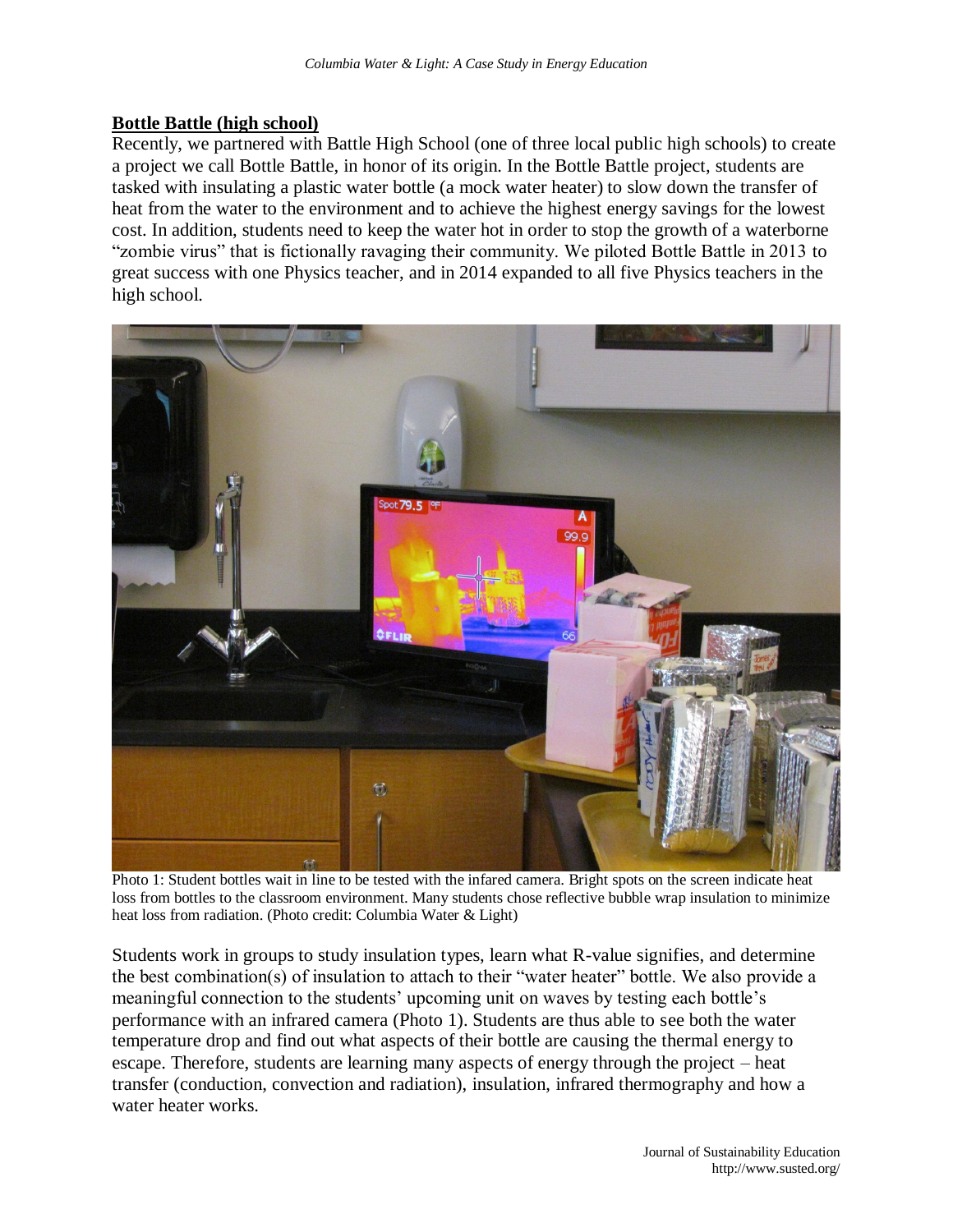Bottle Battle provides a very unique pedagogical atmosphere for students. Since its inception, the program has been designed as an engineering project hosted in a science classroom. While there is a brief review of the basic science behind thermal energy on the first day of the project, the remaining 3.5 days of learning are centered around the engineering design cycle. The implementation of the Next Generation Science Standards is heavy on incorporating engineering in the classroom, and we purposefully built Bottle Battle to capitalize on that need. To succeed, students must:

- identify the problem (in this case, a zombie virus that will become activated if the water temperature drops too low),
- generate concepts about insulation and its ability to slow thermal energy transfer by observing insulation at work and collecting quantitative data,
- develop a solution by choosing insulation and identifying how they will meet several criteria (such as a working lid/access point; students are constrained by time, amount of materials and cost),
- build a prototype "water heater" with their insulation around a bottle,
- test that bottle to see if it provides the necessary solution, and
- present their bottle's strengths and weaknesses to the class.

There is also a math component to Bottle Battle, as students utilize time-temperature line graphs to compare different kinds of insulation, perform multi-step calculations to arrive at their final "Bottle Battle score" and analyze cost as one factor of their design.

# **Energy Choices (middle school)**

Another project that has existed since the 1990s is currently known as Energy Choices, and provides middle school students with another means to learn about thermal energy alongside math. Like Bottle Battle, Energy Choices students are also performing a complex, multi-step calculation; in this case, to arrive at the cost of their average shower. We focus here on the energy required to heat up the shower water, though depending on one's focus, the project could be extended to include the costs of the water itself and the sewer costs associated with the shower.

Students first determine their showerhead's flow rate using a utility-provided bag, and then time their shower to determine the amount of water they use. Students perform calculations using Btus (which they have been exploring before they begin working) and arrive at the number of Btus required to heat up the amount of water in their shower. Finally, students translate that number of Btus into kWh or CCFs of energy (electric or gas heaters, respectively) and calculate the cost of that in the local market. This provides a number of steps for students to do, all while giving them a meaningful real-life result that they can use at home to reduce energy usage.

Energy Choices has long been a staple of the science curriculum in middle schools in our district. Teachers who facilitated Energy Choices with us found remarkable success in getting their students to achieve behavioral changes in their shower's energy usage. We have been told that parents would remark about the project's success during parent-teacher conferences, and many noted that their students were taking more responsibility to not waste hot water once they looked at the costs associated with it. Another aspect of Energy Choices that teachers and parents saw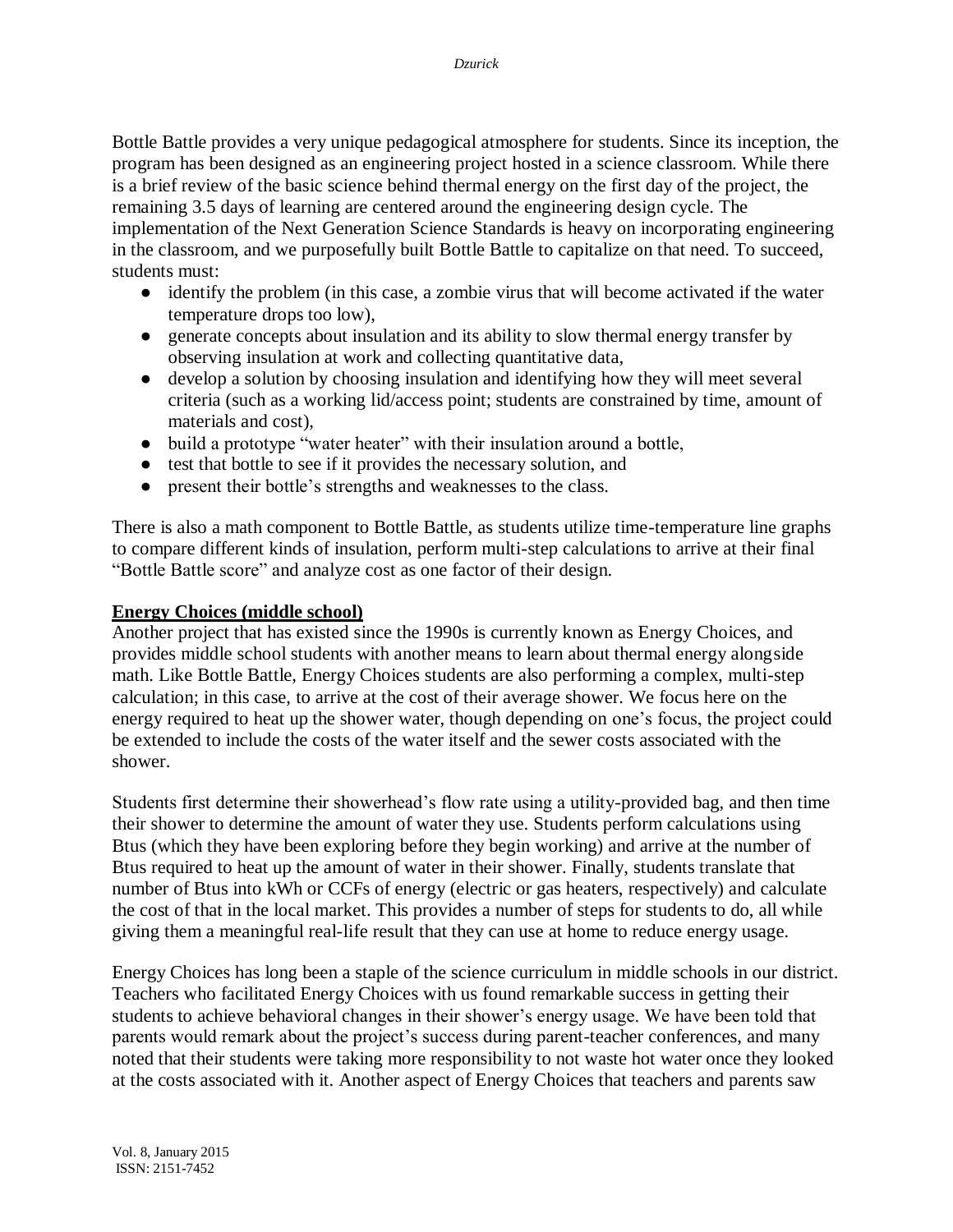value in was getting students to be interested in how their home works, since often students had to look at the water heater itself to obtain information used in their calculations.

#### **Budgeting for Energy (high school)**

Another new program as of 2013 is Budgeting for Energy, a short in-class presentation given to 10th grade Personal Finance students in each of the district's three high schools. In Missouri, students must take Personal Finance to graduate, so we chose to utilize the opportunity of a curriculum shuffle to get in the door. Students are already budgeting other monthly expenses as part of a class project, such as rent, car payments and groceries. This 30-40 minute presentation covers a number of utility cost topics to complement their unit, but most importantly asks students to look at energy efficient technologies and plan out the costs into the future. We do this with refrigerators and light bulbs, but one could include any number of technologies in such a presentation.

### **Renewable Energy Outreach (adult)**

One of our biggest events of the year is the Advancing Renewables in the Midwest conference, which we co-host on the University of Missouri campus. We know that eventually, fossil fuels will become economically unviable even as the last remaining reserves go untapped. We want to be prepared for that future. By hosting a prestigious renewable energy conference, we demonstrate that commitment to our community. Energy professionals from all over the state, region and country attend this conference each year and hear from experts in efficiency, biomass, wind and solar. The upcoming 2015 conference will be the tenth annual event.

We have also presented to groups on the renewable energy we utilize here in Columbia. Columbia's city council passed a renewable energy mandate which requires an ever-increasing percentage of our energy to come from renewable sources. This presentation covers each renewable source in some detail, showcasing the variety of types of renewable energy and the pros and cons of each being integrated into our grid. This presentation is well-received by many environmental groups, such as the University of Missouri's Environmental Leadership Office, to show what Columbia is doing to move toward alternative green energy.

#### **Educator Professional Development Workshops**

Columbia Water & Light has partnered with the Missouri Geographic Alliance, part of the National Geographic Alliance Network, to host a professional development seminar called Energy Explorations for teachers and educators both locally and statewide. Included were a number of hands-on projects and demos for teachers of both science and social studies, but we also took a field trip to three important energy sites in our community:

- a local community garden which recently implemented a solar-powered water pump to help gardeners use stormwater runoff;
- a Columbia Water & Light solar array, so that teachers could see utility-scale solar up close; and
- a small wind turbine on the University of Missouri campus.

Additionally, I have presented on energy education at statewide conferences, such as those hosted by the Missouri Geographic Alliance, Missouri Environmental Education Association and Science Teachers of Missouri. Some of Water & Light's activity plans have been featured in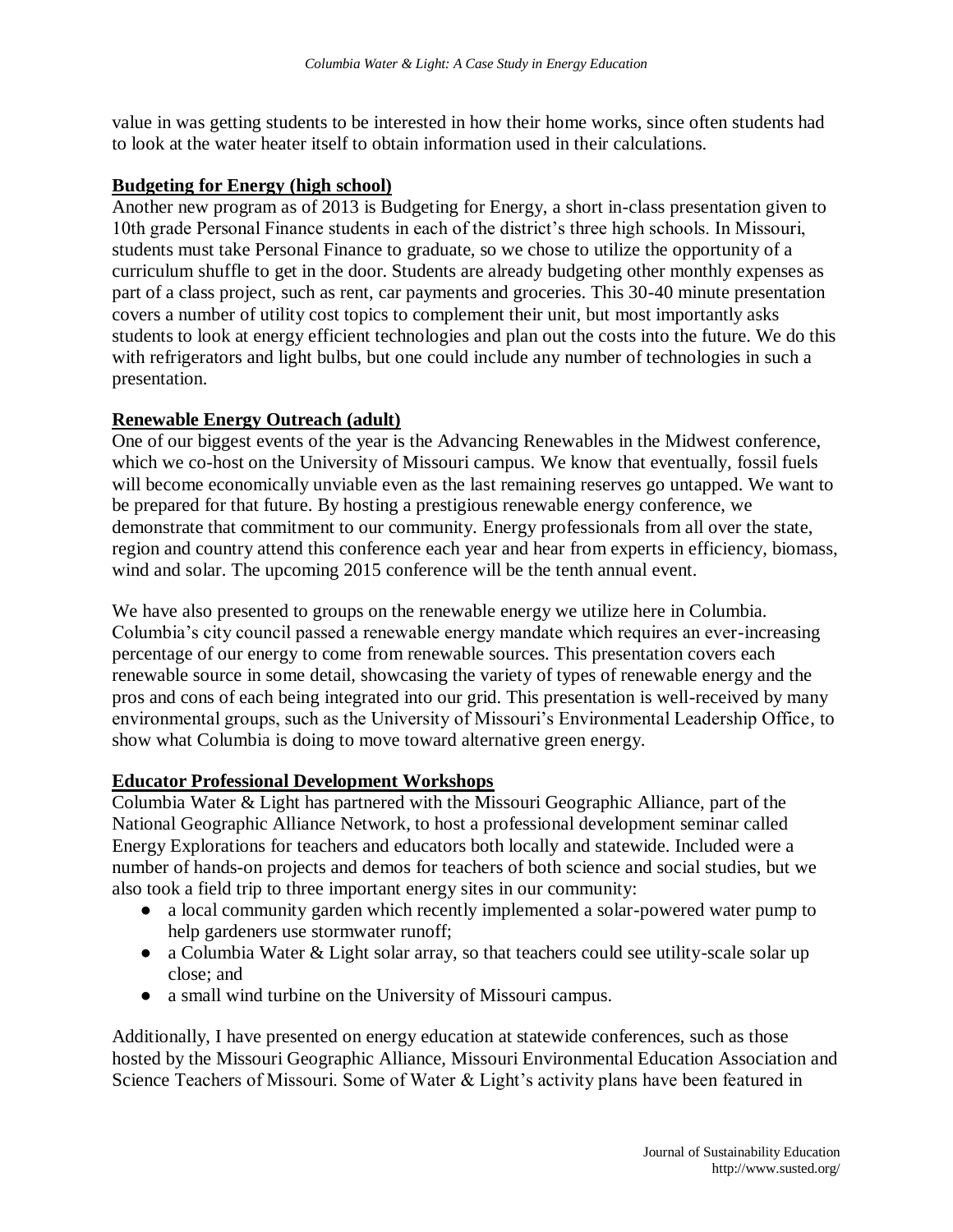such resources as environmental education publications, energy sector blogs and the American Geophysical Union's LEARN video series.

### **Right Tree, Right Place (elementary)**

We recently developed a short project for elementary school students themed around the idea of Right Tree, Right Place, which is a motto of many arborist organizations and an important consideration for our community. In July 2014, we experienced a very damaging summer storm which took out power to over 14,000 customers at its maximum. Cleanup took nearly a week, and involved aid from 5 other municipal utilities in Missouri. Most of the electric grid damage came from trees falling into or onto power lines, including some high-voltage transmission lines along a major roadway. Although the Right Tree, Right Place project was developed for an Arbor Day celebration before the storm, it took on new life and a new meaning to students in the storm's aftermath.



Photo 2: Students at Columbia's Lee Elementary School place trees onto the community map at Lee's 2014 Arbor Day celebration. By hosting this activity outdoors, students could see the real-life shading effect of trees on homes.

The project involves a computer-drawn map of a mock neighborhood, including streets, driveways and power lines (Photo 2). Students are given a number of trees (we used cardstock cutouts) to place on the map, and are led in a discussion of where trees can go without causing problems. Students often have insight into their own experiences with trees – they can see the benefits of shade, the dangers of placing trees near power lines, and the often embarrassing

Vol. 8, January 2015 ISSN: 2151-7452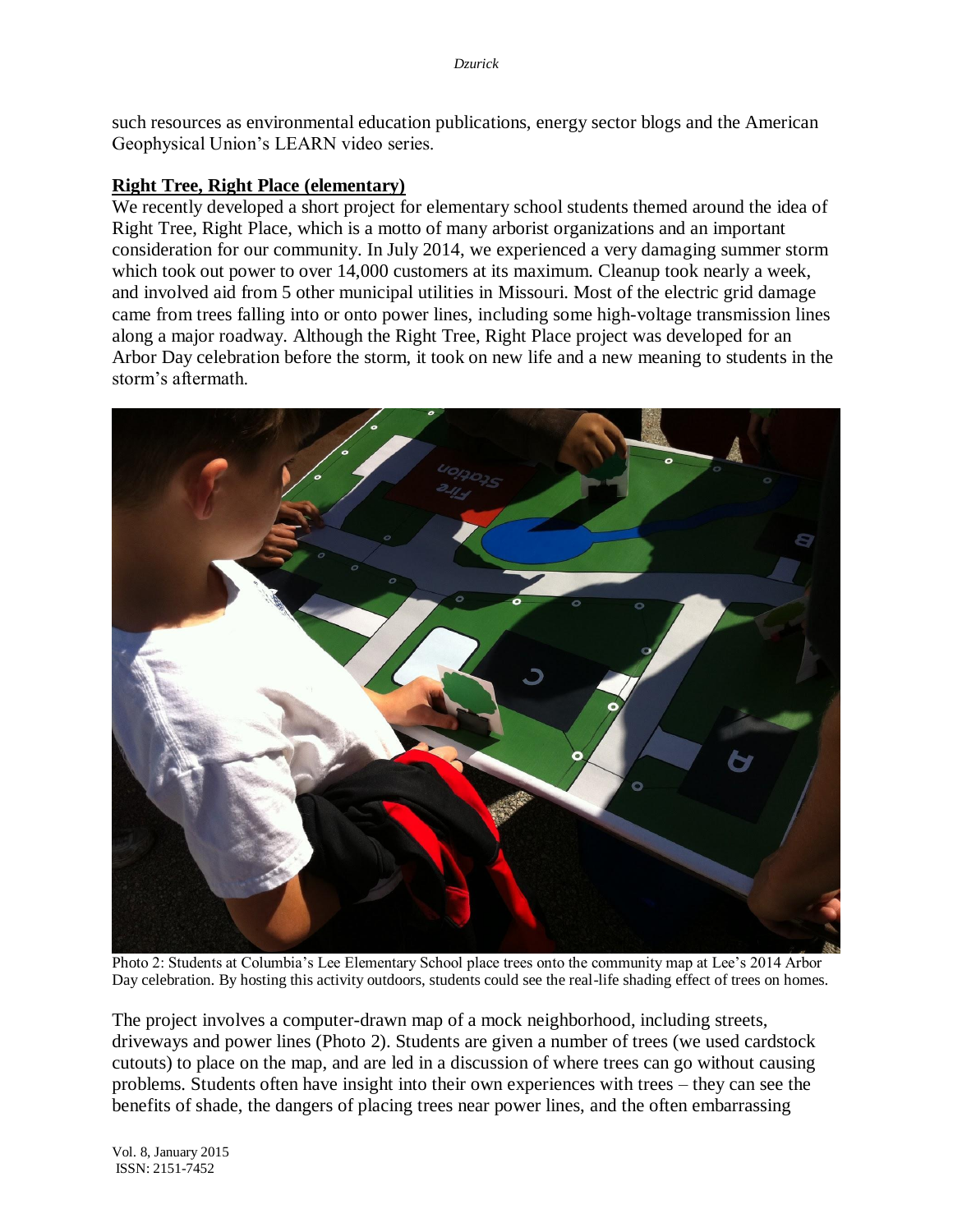moments when bird droppings from a tree have hit them or their friends. Although the neighborhood from the map is fictional, students quickly adopt it and try to find the best solutions for placing their trees. This project not only showcases energy savings as important (through shade trees), but also promotes a sense of place as students are in essence "decorating" their community while performing the task.

### **Does Your House Rule Your Life? (adult)**

One of our most popular adult outreach programs, Does Your House Rule Your Life?, was developed to teach adults about our Home Performance with Energy Star program utilizing a "myth-busting" theme. I play off of my former role as a classroom teacher and give the audience a surprise pop quiz throughout the presentation in the form of myth-vs-fact questions. The myths we bust while learning about the program are:

- the definition of efficiency (it isn't the same as conservation!)
- the biggest energy users in your home (heating and cooling equipment)
- natural ventilation's role in a home (some is good too much is bad)
- whether or not a home needs insulation (with local statistics indicating most do!)

Every civic group in Columbia (such as Rotary, Kiwanis and Lions clubs) was approached to receive this presentation. It has been well received, and many attendees provided testimonials from themselves or their friends who had participated and seen the success. The success of reaching out to these groups has spurred the creation of a "spin-off" presentation given to real estate groups in Columbia that provides a focus on using the Home Performance program's parameters in marketing homes to potential clients.

#### **Conclusion**

The above activities are not the limit of energy education activities at Columbia Water & Light. For instance, partnerships with the local Parks & Recreation department have allowed us to incorporate energy projects into summer camps. We have utilized solar panels at a local elementary school to engage first grade students into thinking about solar energy. Meteorology students at Battle High School will be exploring the connection between weather and energy usage.

We are fortunate to live in a community so supportive of education. These projects would not have been possible without the support of our education and community leaders. In turn, we have been supportive of the needs of educators, working our messages into existing units and attempting to meet new educational standards whenever possible. By forging connections with a variety of groups, we have been able to share vital messages about energy efficiency and renewable energy with populations from kindergarten to senior citizens.